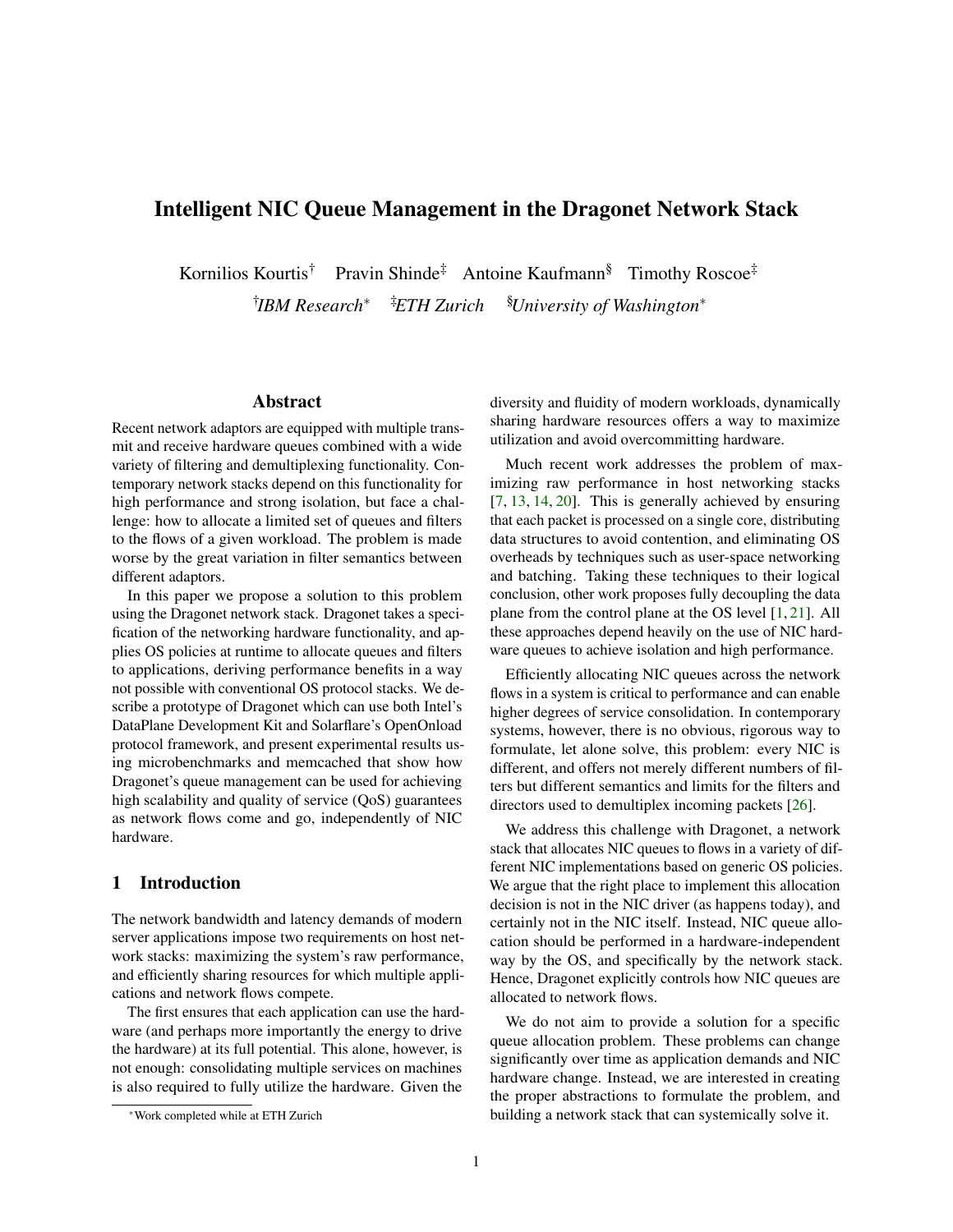Our contributions are as follows:

- We present a new model for NIC hardware that represents the capabilities of the NIC along with its configuration space for steering packets into queues. Our models are reactive dataflow graphs called Physical Resource Graphs (PRGs); nodes are annotated with semantic information about how the NIC operates.
- We demonstrate the value of the model in Dragonet  $(\S3)$ , a network stack that selects NIC configurations that satisfy generic OS policies. Instead of hard-coding policies, we express them using cost functions. Using the PRG abstraction and information about the network state, Dragonet explores the NIC's configuration space for a configuration that minimizes the cost function.
- We evaluate Dragonet in [§4](#page-9-0) using a UDP echo server and memcached, two modern, high-performance, NICs (the Intel i82599 and the Solarflare SFC9020), and two policies: load balancing and performance isolation for a set of given network flows.
- We show that proper NIC queues allocation significantly improves performance and enables performance isolation. Furthermore, we show that Dragonet finds good NIC configuration solutions with reasonable overhead.

We start with a discussion of our motivation and background for this work.

### 2 Motivation and Background

The work in this paper is motivated by combined trends in processors (and associated system software) and networking hardware.

# 2.1 Network hardware

We make a twofold argument. Firstly, exploiting NIC hardware queues is essential for keeping up with increasing network speeds in the host network stack. Secondly, doing so requires dealing with complex and hardwarespecific NIC configuration.

The speed of networking hardware continues to increase; 40Gb/s adaptors (both Ethernet and Infiniband) are becoming commoditized in the datacenter market, and 100Gb/s Ethernet adaptors are available. The data rates that computers (at least when viewed as components of a datacenter) are expected to source and sink are growing.

At the same time, the speed of individual cores is not increasing, due to physical limits on clock frequency, supply voltage, and heat dissipation. As with other areas of data processing, the only solution to handling higher network data rates in end systems is via parallelism across cores, and this requires multiplexing and demultiplexing

flows in hardware, before they reach software running on general-purpose cores.

Fortunately, all modern NICs support multiple send and receive queues, and include filtering hardware which can demultiplex incoming packets to different queues, typically ensuring that all packets of the same "flow" (suitably defined) end up in the same serial queue.

Multiple send and receive queues in NICs predate the multicore era: their original purpose was to reduce CPU load by offloading packet demultiplexing. This also had the useful property of providing a mechanism for performance isolation between flows without expensive support from the CPU scheduler. However, modern NIC functionality is highly sophisticated, and varies considerably between different vendors and different price points.

In this paper we also focus only on the receive path, where received packets are demultiplexed by hardware and directed to the appropriate receive queue. This is not to dismiss the transmit case, which can be surprisingly complex when quality-of-service concerns are taken into account, but managing receive queues as a system resource is a sufficiently complex problem in itself. Moreover, in the receive case the packet steering is performed by the NIC, rendering attempts to utilize NIC queues more challenging than on the send side.

#### <span id="page-1-0"></span>2.1.1 Configuring queue filters in modern NICs

The primary challenge in exploiting NIC queues is configuration complexity: NICs offer a rich and diverse set of programmable filters for steering packets to hardware queues. To show this, we provide a simplified discussion of filters in the network adaptors we use in this paper.

The Intel i82599 [\[11\]](#page-13-5) exports 128 send and 128 receive queues and supports:

- 1. *5-tuple filters*: 128 filters that match packets based on five fields: <protocol, source IP, destination IP, source port, destination port>, each of which can be masked so that it is not considered in packet matching.
- 2. *Flow director filters*: These are similar to 5-tuple filters, but offer increased flexibility at the cost of additional memory and latency (they are stored in the receive-side buffer space and implemented as a hash table with linked list chains). Flow director filters can operate in two modes: "perfect match", which supports 8192 filters and matches on fields, and "signature", which supports 32768 filters and the matches on a hash-based signature of the fields. Flow-director filters support global fine-grained masking, enabling range matching.
- 3. *Ethertype filters*: these filters match packets based on the Ethertype field (although they are not to be used for IP packets) and can be used for protocols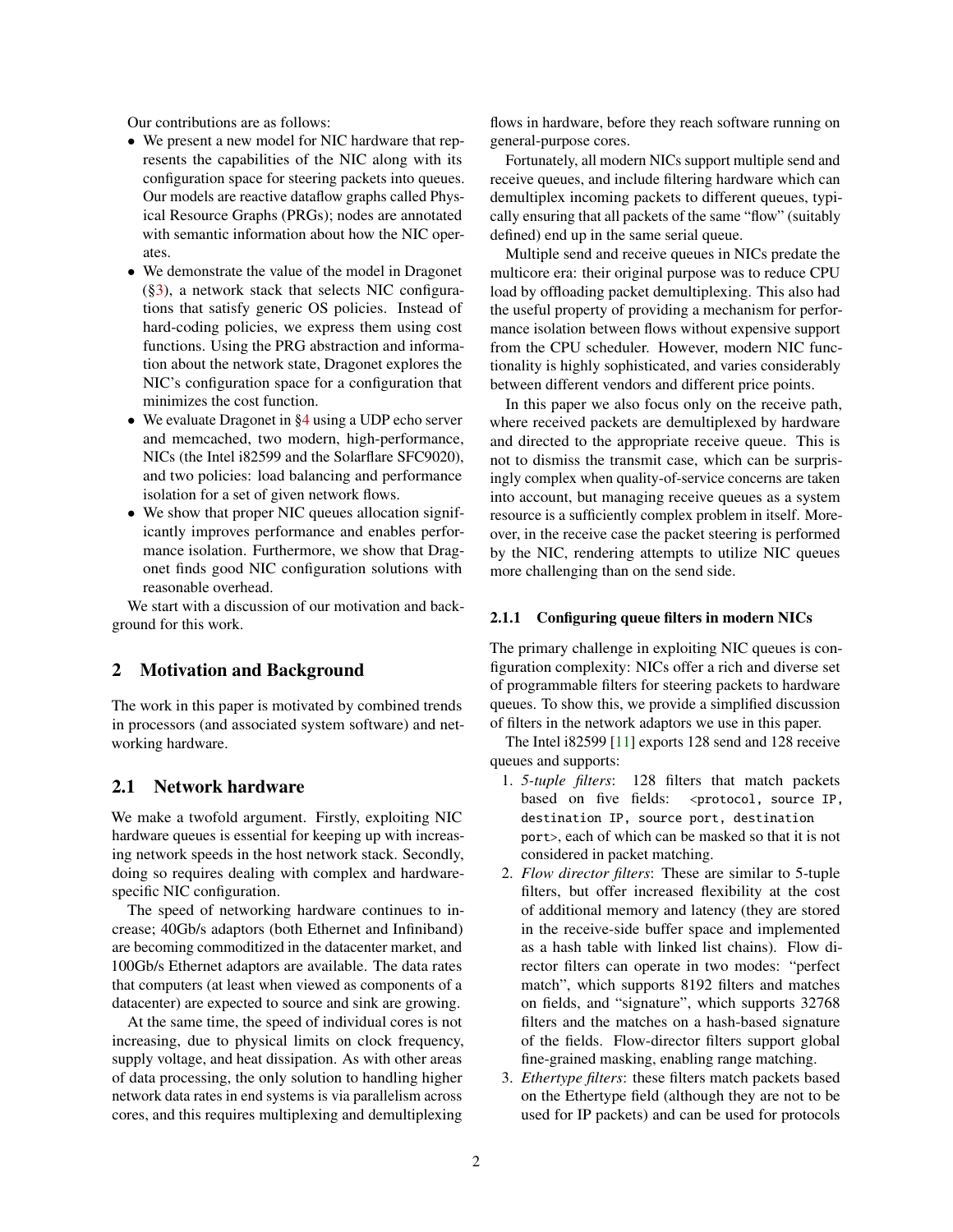such as Fibre Channel over Ethernet (FCoE).

- 4. a *SYN filter* for directing TCP SYN packets to a given queue. This can be used, for example, to handle denial-of-service (DoS) attacks.
- 5. *FCoE redirection filters* for steering Fibre Channel over Ethernet packets based on FC protocol fields.
- 6. *MAC address filters* for steering packets into queue pools, typically assigned to virtual machines.

Finally, the i82599 also supports Receive Side Scaling [\[8,](#page-13-6) [18\]](#page-13-7) in which packet fields are used to generate a hash value used to index a 128-entry table with 4-bit values indicating the destination queue.

In contrast, the Solarflare SFC9020 [\[28\]](#page-14-1) NIC supports 1024 send and 1024 receive queues, 512 filters based on MAC destination and two kinds of 8192 filters each for TCP and UDP: a full matching in which the entire 5-tuple is considered, and a wildcard mode in which only destination IP and port are used. If a packet is matched by multiple filters, the more specific filter is selected. Moreover, each filter can use RSS to distribute packets across multiple queues (two different hash functions are supported).

### 2.2 System software

We now examine the evolution of network stacks and make two observations: modern network stacks indeed depend increasingly on NIC hardware to achieve good performance, but there is currently no solution that provides support for generic OS policies and deals with the complexity realities of modern NIC hardware.

#### 2.2.1 RSS: Queue allocation in the NIC

Modern network stacks (and commodity OSes in general) have evolved incrementally from designs based on simple NICs feeding unicore CPUs. As multicore machines became dominant and the scalability of the software stack became a serious concern, significant efforts were made to adapt these designs to exploit multiple cores.

However, the difficulty of adapting such OSes while maintaining compatibility with existing hardware has limited the extent to which such stacks can evolve. This in turn has strongly influenced hardware trends.

For example, the most common method for utilizing NIC receive queues is Receive-Side Scaling (RSS) [\[8,](#page-13-6)[18\]](#page-13-7). The main goal of RSS is to remove the contention point of a single DMA queue and allow the network stack to execute independently on each core. With RSS, the NIC distributes incoming packets to different queues so that they can be processed by different cores. Packets are steered to queues based on a hash function applied to protocol fields (e.g., on a 4-tuple of IP addresses and TCP ports). Assuming the hash function distributes packets evenly among queues, the protocol processing load is balanced among cores.

The key drawback of RSS, as with any other hardcoding of policy into NIC hardware, is that the OS has little or no control over how queues are allocated to flows.

For example, RSS does not consider application locality. Maximizing network stack performance requires packet processing, including network protocol processing and application processing, to be fully performed on a single core. This increases cache locality, ensuring fast execution, and minimizes memory interconnect traffic, improving scalability. Hence, performant network stacks depend on a NIC configured to deliver packets to the queue handled by the core the receiving application resides.

#### 2.2.2 Queue allocation in the driver

The shortcomings of RSS can be addresses by using more flexible NIC filters, and trying to intelligently allocate queues to flows using a policy baked into the device driver.

An example of this approach is Application Targeted Receive (ATR) [\[12\]](#page-13-8) (also called "Twenty-Policy" in [\[20\]](#page-13-3)). This is used by the Linux driver for the Intel i82599, where, transparently to the rest of the OS, the device driver samples *transmitted* packets (at a rate of 1:20 by default) to determine the core on which the application sending packets for a particular flow resides. Based on the samples, the driver then configures the NIC hardware to steer received packets to a queue serviced by that core.

The high-level problem with driver-based approaches is that the NIC driver lacks a global system view (available network flows, current OS policy, etc.) to make good decisions. Instead of using the full information, it will use heuristics based on hard-coded policies that may create more problems than they actually solve.

#### 2.2.3 Queue allocation in contemporary stacks

In some cases, solutions for specific NIC queue management problems have been addressed in the network stack.

For example, Receive Flow Steering (RFS) [\[8\]](#page-13-6) in the Linux kernel tries to address the poor locality of RSS and steer packets to cores on which the receiving application resides. When using RFS, the network stack keeps track of which core a particular flow was processed on (on calls to recvmsg() and sendmsg()), and tries to steer packets to the queue assigned to that core. RFS without acceleration, performs the steering in software, where Accelerated RFS uses NIC filters. In the latter case, drivers need to implement the ndo\_rx\_flow\_steer() function, used by the stack communicate the desired hardware queue for packets matching a particular flow. The driver is required to poll the stack for expired flows in order to remove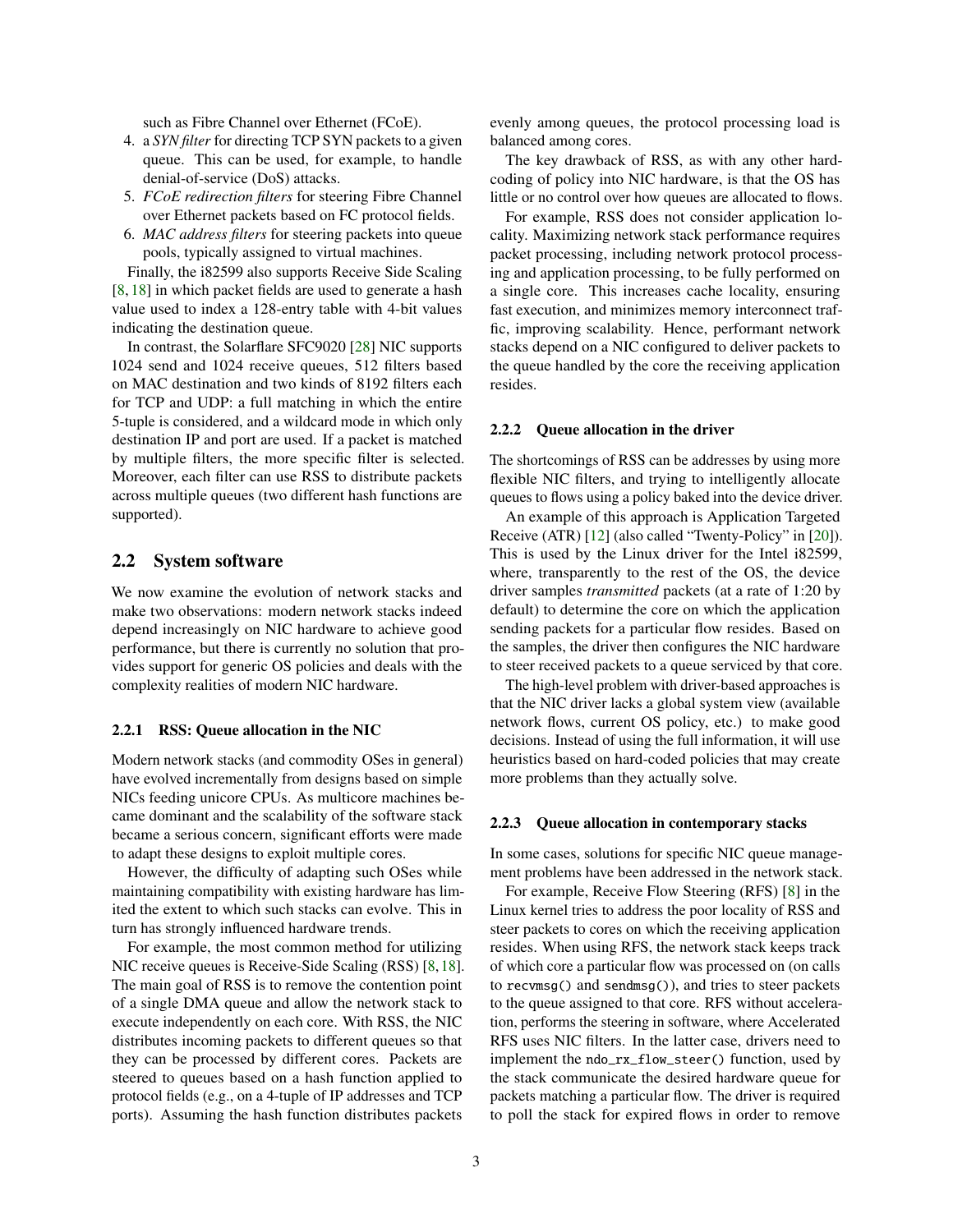stale filters. Currently, three NIC drivers (for Solarflare, Mellanox, and Cisco silicon) implement this function.

Another example is Affinity-Accept [\[20\]](#page-13-3), that aims to improve locality for TCP connections. The incoming flows are partitioned into 4096 flow groups by hashing the low 12 bits of the source port, and each group is mapped to a different DMA queue, handled by a different core. The system periodically checks for imbalances and reprograms the NIC by remapping flow groups to different DMA queues (and hence cores).

Both of these methods are not without problems. Accelerated RFS operates on a very simplified view of NIC hardware. As a result, it cannot deal with the physical limits of the NIC (e.g., what happens when the NIC's filter table is full?), and at the same time cannot exploit all NIC hardware features. Affinity-Accept NIC queue management, on the other hand, targets a single NIC (the i82599), and cannot be applied to NICs that do not provide the ability to distribute flows based on the low 12 bits of the source port (e.g., Solarflare's SFC9020).

Perhaps more importantly, both of these techniques specifically target connection locality in a scenario in which all network flows are equal. It is not possible, for example, to utilize NIC queues to provide performance isolation to specific network flows.

#### 2.2.4 Dataplane OSes

Recently, so-called "dataplane OSes" such as Arrakis [\[21\]](#page-13-4) and IX [\[1\]](#page-12-0) have proposed radically simplifying the design of the shared OS network stack. In particular, these systems attempt to remove the OS completely from the data path of packets. This is achieved using multiple queues, and adopting a hard allocation of queues to applications.

We believe that this structure will be increasingly compelling for high-performance server OSes in the future. For this reason, we orient our work in this paper more towards such dataplane-based OSes.

The adoption of dataplane-based designs, however, emphasizes the problem of intelligent queue allocation. For example, Arrakis [\[21\]](#page-13-4) specifies a hardware model for virtualized network I/O, called virtual network interface cards (VNICs). VNICs are expected to multiplex and demultiplex packets based on complex predicate expressions (filters). In contrast to traditional network stacks, the application is assumed to have direct access to the NIC DMA ring and establishing the proper filters (both on the send and the receive path) is not just a performance concern, but the mechanism for establishing protection across applications running on the system.

Real NICs, however, are not perfect: they have limited numbers of queues, limited numbers of filters, limited filtering expressiveness, and, as we touched on in  $\S 2.1.1$ , complex configuration spaces. Hence, in the context of a dataplane OS the network stack is required to program NIC filters based on application requirements and global policies (e.g., which applications should operate without direct hardware access due to limited NIC capabilities).

# 2.3 Discussion

Overall, we believe that the OS should be capable of dealing with network queues analogously to how it deals with cores and memory, since ignoring NIC queues can lead to problems. In an OS like Linux, for example, it is not possible to ensure performance isolation for applications that use the network without exclusively allocating one or more NIC queues to the application. In OS dataplanes, the problem becomes more extreme because protection (e.g., from applications spoofing headers) is achieved by exclusive queue assignment.

Furthermore, as services are consolidated, a single machine is expected to deal with complicated, diverse, and varying workloads, potentially served by multiple applications with different requirements. The OS, therefore, should be able to dynamically assign hardware resources such as cores, memory, and NIC hardware queues to applications to fulfil these requirements.

While well known techniques exist for allocating cores and memory to applications, allocating NIC queues poses a significant challenge. For sending packets this is not a difficult task: the OS can just ensure that the queue is used exclusively by a single application. For receiving packets, however, allocating a queue requires ensuring that particular network flows are steered into a specific queue by the NIC. Different NICs offer different facilities for steering packets into queues, making queue allocation a non-trivial task. One way to perform this task, and how it is done in many cases in practice, is to manually select a static NIC configuration for a specific workload (e.g., via ethtool [\[6\]](#page-13-9) for Linux). This leads to reduced flexibility in deployment and overcommitment of hardware resources.

In this paper, we argue that NICs should be configured by the core OS network stack based on the network state and given NIC-agnostic policies about how different network flows share resources. Moreover, this functionality should neither be hidden behind the device driver interface, nor left up to manual configuration.

Dragonet, our prototype network stack that realizes our ideas, is driven by dataplane OSes as a primary use case, but we argue that NIC queue management is a problem common to both dataplane OSes and monolithic kernels, and the techniques we present are applicable to both.

### <span id="page-3-0"></span>3 Managing queues in Dragonet

Dragonet operates on three abstractions: the network stack state, a NIC representation, and a system policy.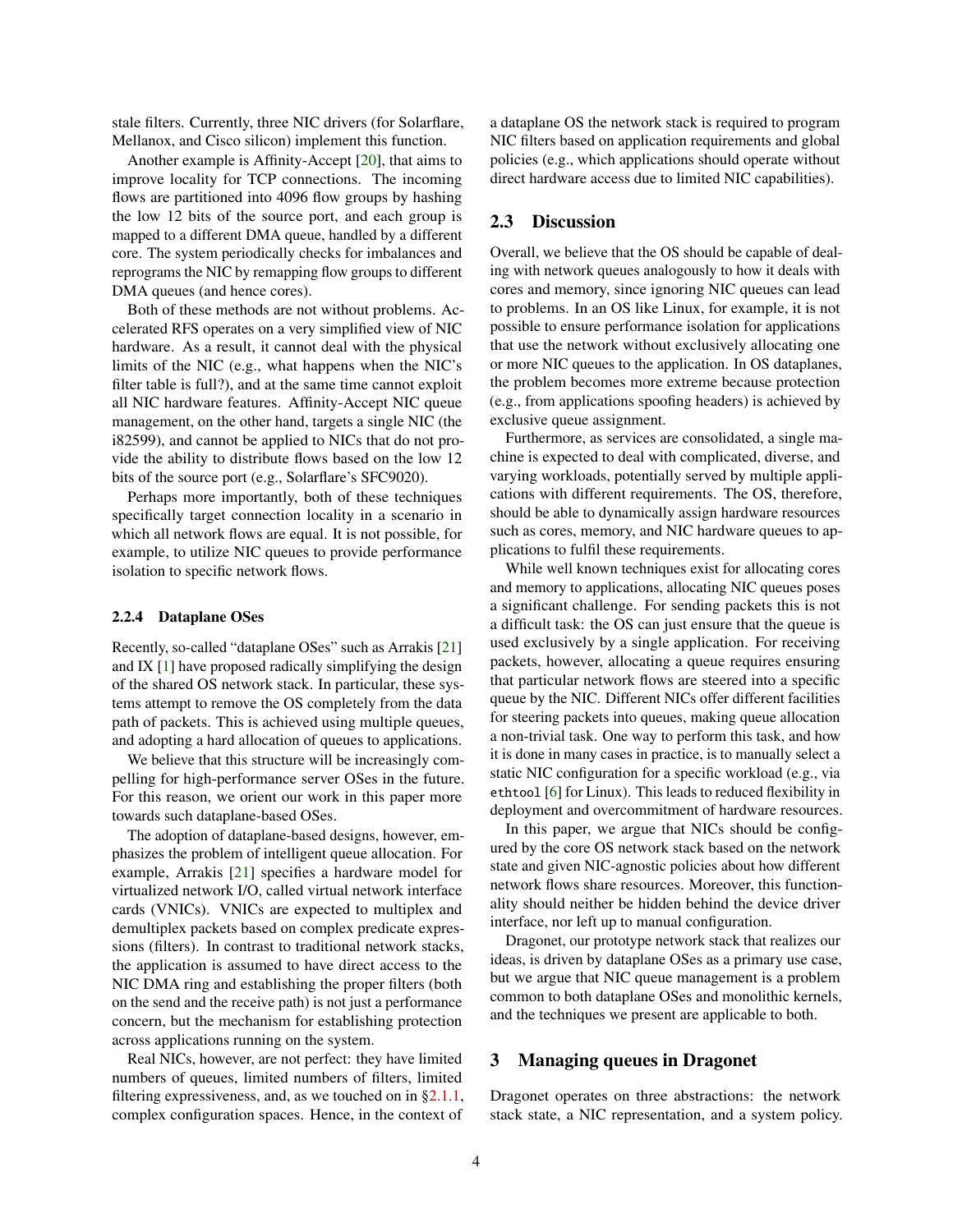We model the first two as dataflow graphs using a com-mon model [\[25\]](#page-13-10), and express policies via cost functions.

The Dragonet network stack model, called *Logical Protocol Graph* (LPG), includes both static parts of protocol processing (e.g., checksum computation), but also dynamic network state (e.g., network flows as they come and go). The latter is build by applications interacting with the network. Applications operate on Dragonet via an API similar to traditional sockets. A server application, for example, calls the Dragonet variant of listen() and waits for incoming requests to serve. Such a call modifies the LPG by adding graph nodes to forward the appropriate network packets to the application.

An important design goal of Dragonet is to decouple policy specification from the NIC details. To do this we: (i) build NIC models that fully describe hardware operation and configuration, and (ii) describe queue allocation policies in a NIC-agnostic manner. To our knowledge, no other network stack supports this functionality. Our NIC models are called *Physical Resource Graphs* (PRGs) and are expressed in the Unicorn domain specific language [\[25\]](#page-13-10). We discuss them in detail in [§3.1.](#page-4-0)

Dragonet configures NIC queues based on a system policy. A policy might, for example, safely enable direct queue assignment to applications by enforcing that only packets destined for these applications are steered into the queue. Furthermore, policies might also be concerned with performance: achieving load balancing or enforcing performance isolation for specific network flows.

We express user policies via cost functions  $(\S3.4)$  that assign a cost to a specific queue allocation, given the set of active system flows in the system. Users can select an existing cost function, or provide their own. Writing a cost function does not require any knowledge about the NIC. Furthermore, cost functions can be composed to form complex policies. A system-wide cost function, for example, can split the cost in two parts: one representing the global queue allocation policy, and one representing the application policy. The latter can be determined by calling an application-specific cost function.

Using a PRG and a cost-function, Dragonet searches the NIC's configuration space for a configuration that minimizes the cost function. The configuration space is quite large, rendering naive search strategies impractical. As a result, Dragonet applies several techniques to efficiently search the configuration space  $(\S3.2)$ .

From the perspective of the search algorithm, the cost function is applied to a set of flows and a configuration for a PRG (that models the NIC). From the perspective of the policy writer, the cost function is applied to information about how system flows are mapped into queues. We translate between these two cost functions by computing how flows are mapped into queues ([§3.3\)](#page-7-0).

# <span id="page-4-0"></span>3.1 Modeling NICs

The PRG models two aspects of a NIC: its configuration and its hardware capabilities. Broadly speaking, a PRG describes what are the possible configurations for the NIC via a set of configuration variables, and how different values for these variables affect the behavior of the NIC.

Configuration values range from boolean values representing NIC hardware registers that can turn particular NIC features on and off, to queue steering tables. Such a table might contain multiple filter entries, each with multiple fields, such as a 5-tuple identifying a flow, a queue id, and a priority for applying the filter.

Applying values to configuration variables refines the graph. A configured PRG (i.e., one with no unassigned configuration variables) fully describes how the NIC operates: what happens when a packet arrives to the NIC from the wire, and what happens when a packet is queued for transmission by software. The PRG models the NIC not necessarily in terms of how the hardware is built, but rather on how it operates on network packets.

Essentially, PRGs provide a description of the NIC semantics to the network stack. Focusing on NIC queues, a configured PRG describes what are the available receive and send queues, how packets are steered into the receive DMA queues, and how packets are processed on the transmit DMA queues. An example PRG is shown in Fig. [1.](#page-5-1) We discuss it in detail next.

We build our graph-based models for NICs (but also for the network stack) using three node types: Function nodes (*F-nodes*), Operator nodes (*O-nodes*), and Configuration nodes (*C-nodes*).

F-nodes are processing nodes. Each F-node has a *single* input edge and multiple output edges organized in ports. An F-node processes input data and enables a *single* output port. Enabling an output port results in enabling the nodes pointed to by the edges of the port. Enabled nodes are executed until a sink node (i.e., a node without out edges) is reached, at which point the packet processing is completed.

O-nodes are used to combine outputs from multiple nodes, and each corresponds to a logical operator (OR, AND, etc.). Because O-nodes have multiple incoming edges, they cannot be implemented as F-nodes. The nodes that have ingress edges to an O-node are called its *operands*. Each operand connects two output ports to the O-node: one corresponding to a *true* and one to a *false* value. To simplify our figures, we sometimes omit operand edges. O-nodes activate one of their output ports (T for *true* and F for *false*) based on the usual semantics of logic operators.

Fig. [1a](#page-5-2) shows an example of the receive side of a configured PRG. The example is a simplified version of the Intel i82599 PRG. F-nodes have white background, while O-nodes have gray. The Q1, Q2, Q3 nodes represent the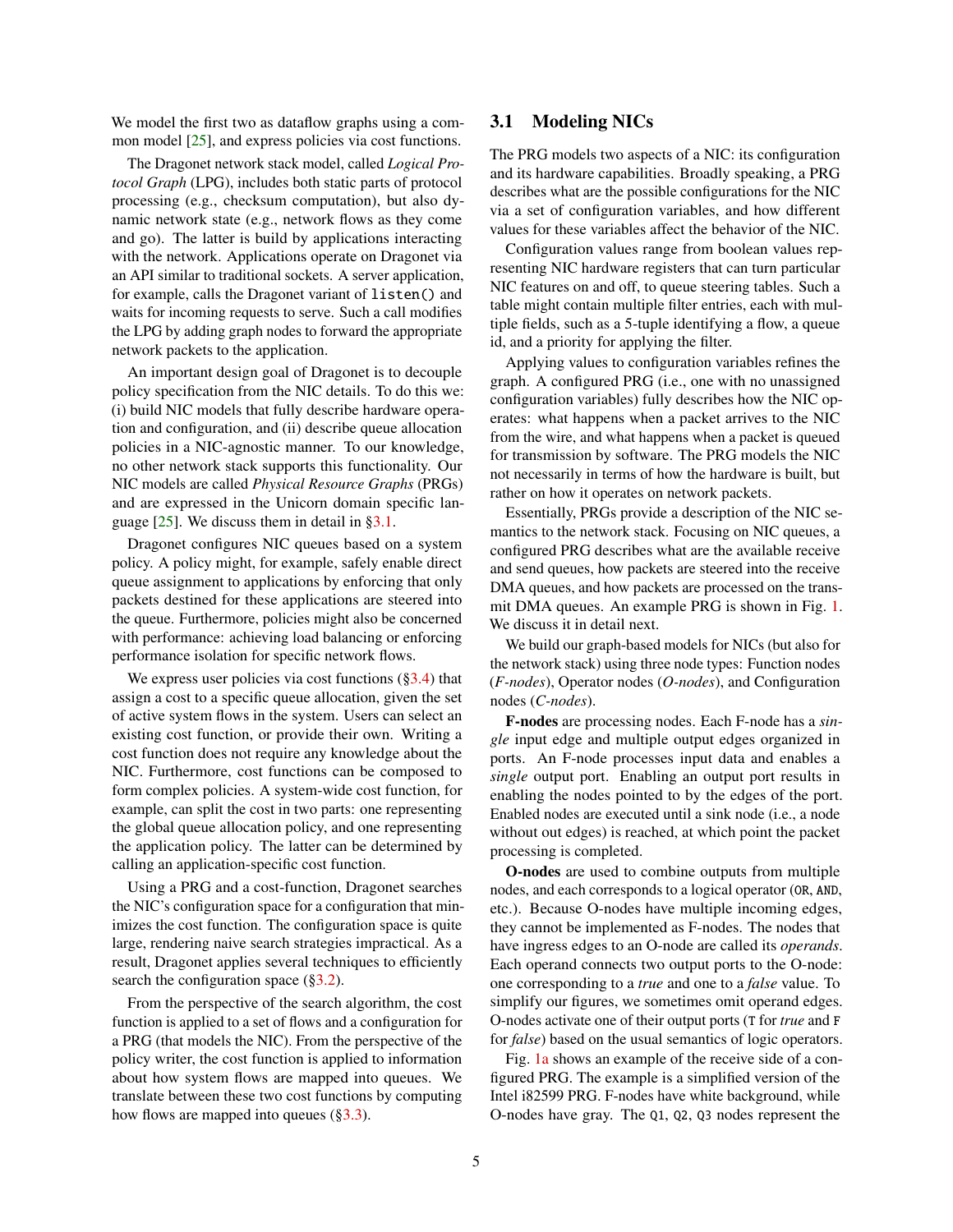<span id="page-5-3"></span><span id="page-5-2"></span><span id="page-5-1"></span>

Figure 1: Example PRG graph, based on the Intel i82599 NIC.

receive queues of the NIC. 5T nodes represent 5-tuple filters of the i82599. A 5-tuple consists of the protocol, the source/destination IP address, and the source/destination port. In this example, the 5-tuple filters only specify the protocol and the destination port, leaving the other fields masked so that they match everything. The example PRG models a NIC where UDP packets with destination ports 53 and 1053 are steered to Q1, UDP packets with destination port 67 are steered to Q2, while all other packets end up in the default queue, Q0.

Dragonet uses boolean logic for reasoning. Each Fnode port is annotated with a boolean predicate which describes the properties of the packets that will enable the port. Our expressions are build with atoms that are tuples of a label and a value. The label typically corresponds to a packet field. For example the predicate for the true (*T*) port of filter node '5T(UDP,\*,\*,\*,53)' is: '(EtherType,IPv4) AND (IPv4Prot,UDP) AND (UDPDstPort,53)'. Note that it is not possible to have a different value for the same label. Hence, we can simplify expressions such as '(UDPDstPort,53) AND (UDPDstPort,67)' to false.

C-nodes represent the configuration space of the NIC. Each C-node corresponds to a configuration variable. It specifies the set of possible values, and how applying a value affects the graph. Applying a configuration value to a C-node results in a set of new nodes and edges that replace the C-node in the graph.

In the example of Fig. [1b,](#page-5-3) the RxC5TupleFilter C-node is configured with a list of values, each defined by a 5-tuple filter and a queue id. Applying:  $[5T(UDP, *, *, *, 1053) \rightarrow Q1, 5T(UDP, *, *, *, 67) \rightarrow Q2,$ 5T(UDP,  $*,*,*,$ 53)  $\rightarrow$  Q1 in RxC5TupleFilter, for example, results in the configured graph shown in Fig. [1a.](#page-5-2)

Each C-node defines how the graph is modified by adding new nodes or edges, based on a configuration <span id="page-5-4"></span>value. If we allow each C-node to modify the PRG in arbitrary ways (i.e., add edges and nodes everywhere in the graph), reasoning about configuration becomes challenging, especially when multiple C-nodes exist in the graph. To avoid this, we constrain C-node modifications to be local in the area defined by the C-node.

Specifically, all new edges added by a C-node must have a source node which is either a new node, or a node *x* for which an edge exists from *x* to the C-node in the unconfigured graph. Analogously, all new edges must have a destination node which is either a new node, or a node *x* for which an edge exists from the C-node to *x* in the unconfigured graph. Under this restriction, the changes that a configuration node can apply to the graph are restrained to the nodes that it is connected with.

In our example (Figures [1a](#page-5-2) and [1b\)](#page-5-3), configuring RxC5TupleFilter adds 3 5T nodes. Hence, for all new edges the source node can either be the RxIN (since there is a RxIN  $\rightarrow$  RxC5TupleFilter edge in the unconfigured graph) node, or a 5T node. Similarly, the destination node can either be one of the OR:Qx nodes, or a 5T node. This restriction allows us to maintain predicate information when incrementally configuring the PRG (see  $\S 3.3$ ).

### <span id="page-5-0"></span>3.2 Searching the PRG configuration space

Dragonet operates by searching the PRG configuration space for a configuration that minimizes the cost function. From the perspective of the search algorithm, a cost function (for a particular PRG) evaluates a configuration given a set of active flows. In contrast, the cost function that defines the policy accepts how flows are mapped into queues as input. Next, we discuss the search algorithm, and in subsequent sections  $(\S3.3 \text{ and } \S3.4)$  we discuss computing the flow-to-queue mapping and expressing policies as cost functions.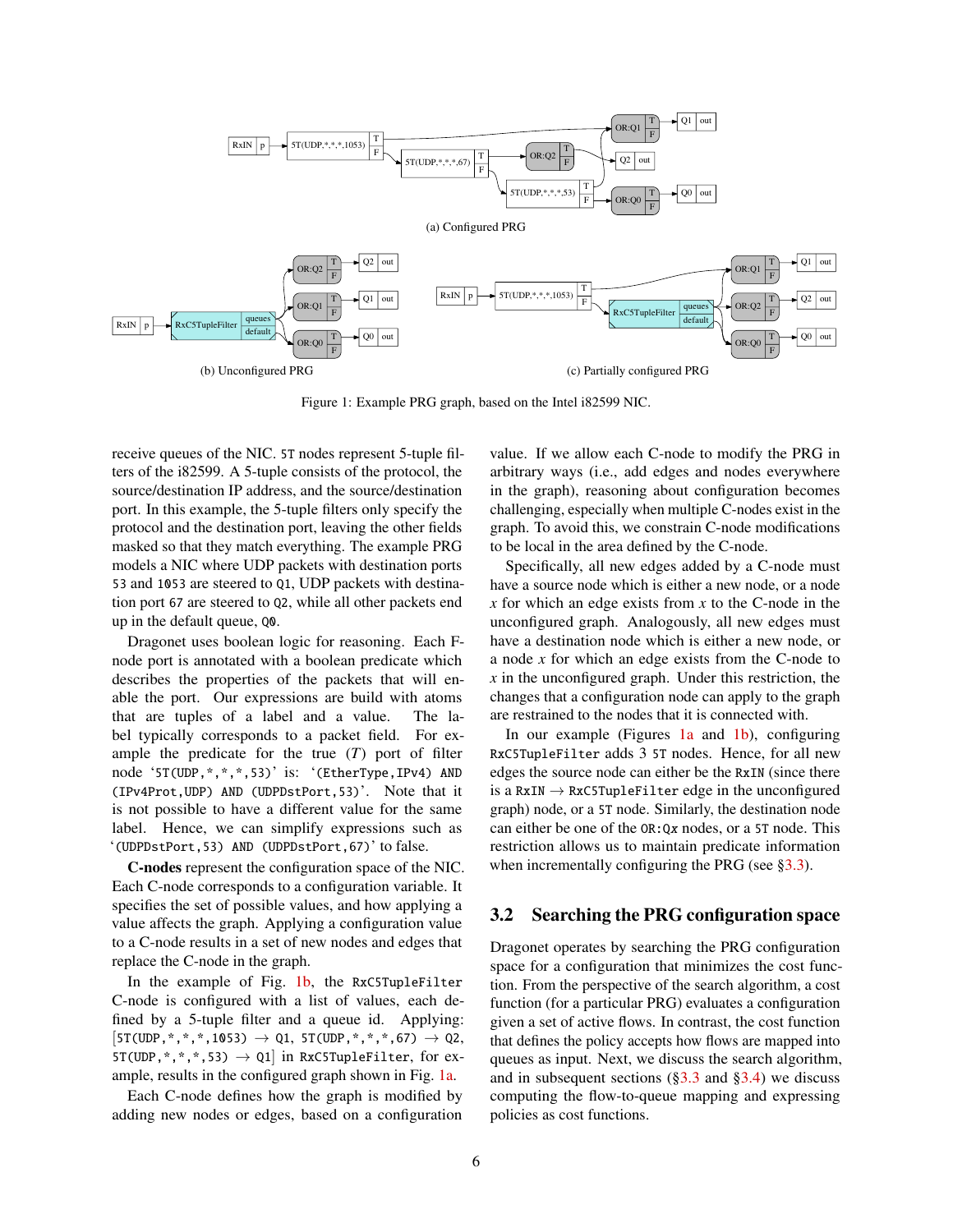#### 3.2.1 Network flows

We define a flow as a predicate on a network packet. For example, a listening UDP socket defines the class of packets that will reach the socket. Similarly, a TCP connection defines the class of packets that are a part of this connection. It is worth noting that, even though UDP is connectionless, we can still define a UDP flow as the class of packets that have specific source and destination UDP endpoints (IP/port).

Determining active flows, however, is not trivial. Even for connection-oriented protocols like TCP the fact that the connection exists, does not mean that the connection is active (i.e., packet exchange might be minimal). Active network flows can be identified based on a traffic monitor mechanism, or registered directly by the application. In our current prototype, we use the latter approach (via a proper API), but we also plan to add support for the traffic monitoring in future versions.

If more fine-grained metrics than individual flows are needed (e.g., considering the traffic rate of each active network flow, rather than just whether it is active or not), our queue management algorithms can be easily adapted accordingly.

#### 3.2.2 PRG oracles

A first observation is that a comprehensive search of the configuration space would require an unreasonable amount of time. For example, in many cases queue filters include IP addresses or ports in their configuration (e.g., 5-tuple filters). Considering *all* possible values for these fields is unrealistic. We can prune a large part of the search space, however, if we filter values for these fields based on the active flows. For example, if a field of a configuration value corresponds to a source IP address, we only consider source IP addresses that appear on the current network flows.

To further reduce the search space, we use NIC-specific configuration space iterators we call *oracles*. An oracle allows injecting NIC-specific knowledge into the search by, for example, eliminating symmetric configurations, or prioritizing specific configurations over others. An oracle accepts the current PRG configuration and a flow, and returns a set of incremental changes to the given configuration.

Our oracle implementations for the Intel i82599 and Solarflare SFC9020 NICs generate configurations that map the given flow to different queues by adding appropriate filters. We also apply some basic NIC-specific optimizations. For example, the i82599 oracle will only use flow director filters if all the 5-tuple filters are used (see [§2.1.1\)](#page-1-0).

| Algorithm 1: Search algorithm sketch                                        |                                                         |  |  |  |  |  |
|-----------------------------------------------------------------------------|---------------------------------------------------------|--|--|--|--|--|
|                                                                             | <b>Input</b> : The set of active flows $F_{all}$        |  |  |  |  |  |
|                                                                             | <b>Input</b> : A cost function cost                     |  |  |  |  |  |
|                                                                             | <b>Output</b> : A configuration $c$                     |  |  |  |  |  |
|                                                                             | $c \leftarrow C_0$ // start with an empty configuration |  |  |  |  |  |
| $F \leftarrow \emptyset$                                                    | // flows already considered                             |  |  |  |  |  |
| <b>foreach</b> f in $F_{all}$ do                                            |                                                         |  |  |  |  |  |
|                                                                             | // Get a set of configuration changes                   |  |  |  |  |  |
| // for f that incrementally change $c$                                      |                                                         |  |  |  |  |  |
| $CC_f \leftarrow$ oracleGetConfChanges(c, f)                                |                                                         |  |  |  |  |  |
|                                                                             | $F \leftarrow F + f$<br>// Add $f$ to $F$               |  |  |  |  |  |
| find $cc \in CC_f$ that minimizes cost ( <i>PRG</i> , $c + cc$ , <i>F</i> ) |                                                         |  |  |  |  |  |
|                                                                             | $c \leftarrow c + cc$ // Apply change to configuration  |  |  |  |  |  |

#### <span id="page-6-1"></span>3.2.3 Search algorithm

We use a greedy search algorithm, which starts with an empty configuration and accepts a set of flows and a cost function as input. We opted for a greedy strategy due to its simplicity and because it can be applied incrementally as new flows arrive (see [§3.2.4\)](#page-6-0).

A simplified version of our search is shown in Alg. [1,](#page-6-1) in which each step operates on a single flow (*f*) and refines the configuration from the previous step  $(c)$ . At each step, we invoke the oracle to acquire a new set of configuration changes  $(CC_f)$  that incrementally modify the previous configuration. A configuration change can be applied to a configuration to form a new configuration  $(cc + c)$ . We select the configuration change that minimizes the cost for the current set of flows  $(F)$ , update the configuration and continue until there are no more flows to consider.

Depending on the problem, a greedy search strategy might not be able to reach a satisfactory solution. To deal with this issue, we allow cost functions to return whether the solution is acceptable or not in their cost value. An acceptable solution always has a lower cost than a unacceptable solution. If after the greedy search the algorithm is not able to reach an acceptable solution, the algorithm "*jumps*" to a different location of the search space and starts again by rearranging the order of the flows. To avoid jumps, we support a heuristic where cost functions are paired with a function to sort the flows before the search algorithm is executed.

#### <span id="page-6-0"></span>3.2.4 Incremental search

The above algorithm operates on all the active flows. As flows come and go in the system, we need to consider that the optimal configuration might change. A naive solution for dealing with added/removed flows would be discard all state and redo the search. This, however, induces significant overhead and does not scale well as the number of flows increase. Next, we discuss how we deal with flow arrival and removal incrementally.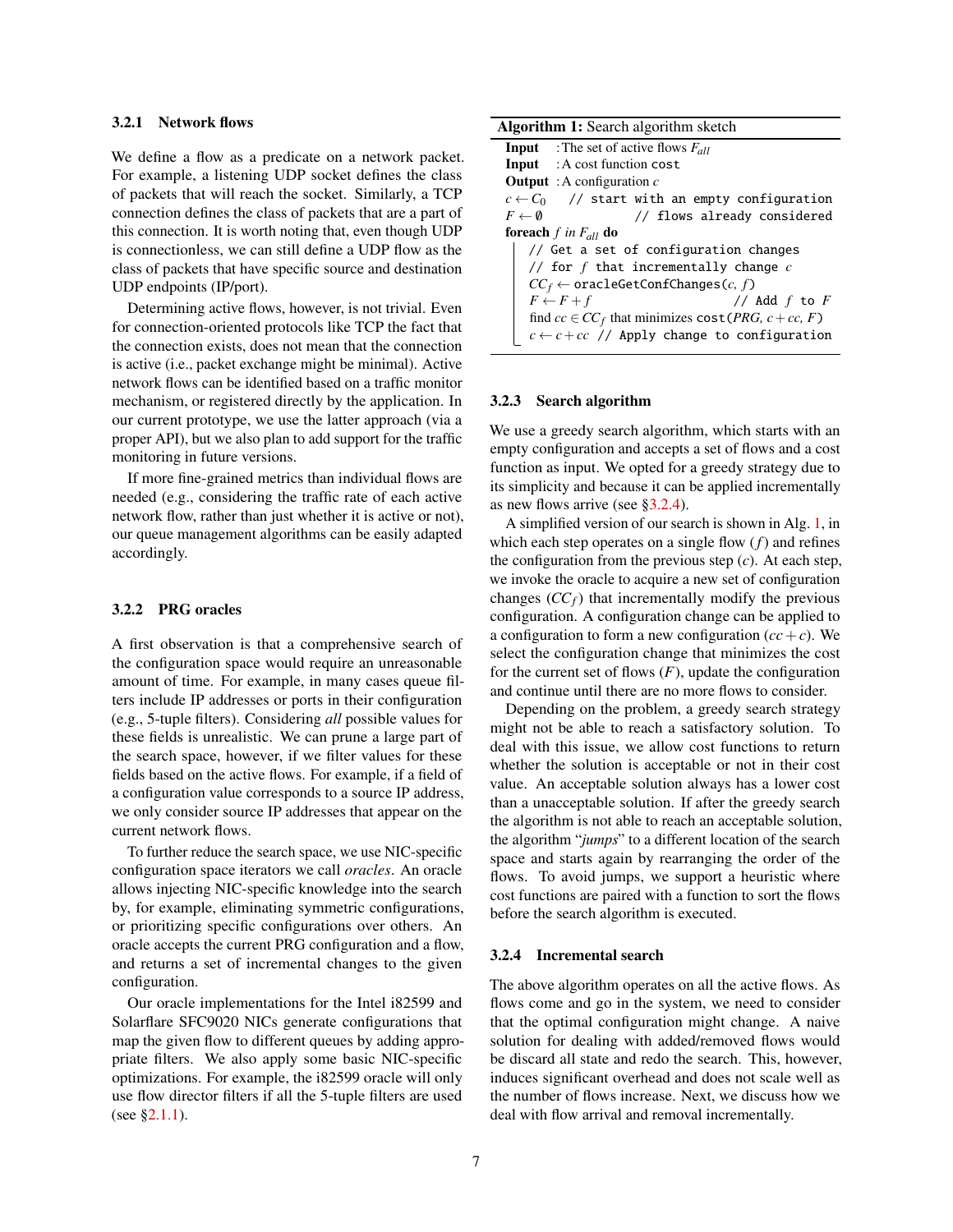Adding flows is simple in the greedy search algorithm: we start from the current state and perform the necessary number of iterations to add the new flows. If an acceptable solution is not reached, we rearrange the flows (applying the sorting function if one is given) and redo the search.

Removing flows is more complicated to deal with. One approach would be to backtrack to a search state that does not include any removed flows, and incrementally add the remaining flows in the system. Because this can lead to large delays, we remove flows lazily instead.

As can be seen in Alg. [1,](#page-6-1) each flow is associated with a configuration change. When this change is applied to the PRG, a new set of nodes are added to the graph. When a flow exits the system, we maintain the configuration as is, and mark the configuration change that was paired with the removed flow as stale. This results in the nodes added by the configuration change to remain in the PRG, even though the corresponding flow was removed.

At some point, we need to remove the stale configuration changes. To do that we can backtrack the search as mentioned above. As an optimization, we allow oracles to repurpose the graph nodes that are associated with stale configuration changes when new configurations are needed. To that support this, we define special configuration changes called *replacements*. In our current prototype, replacements are implemented by changing the predicates of the generated nodes for the replaced configuration change, but not the graph structure.

#### 3.2.5 Executing the search

There are two main components in Dragonet, executed as different threads: the *control thread*, and the *protocol threads* (one thread per NIC queue). The protocol threads implement the network protocols (they effectively execute the LPG), passing packets from the NIC to applications and vice-versa. The control thread is responsible for executing the search. It accepts notifications about new or deleted active flows, and maintains state about the registered applications and their endpoints (sockets), the current active flows, and the NIC configuration. Once the search is completed, the controller passes the resulting configuration to the NIC driver which configures the NIC.

An important aspect is the granularity that the search is performed. Performing a new search for each added or removed flow is possible, but potentially excessive. There are several factors on which the granularity selection depends on: the overhead of the search, the rate of changes in flows, the importance of quickly reacting to changes, and requirements for precision in the search result. Overall, there is no single perfect way to solve this issue, since it is highly application dependant. In our current prototype, we leave it up to the application to trigger the search. Applications can be throttled on the

frequency they request a search using a token-based or similar algorithm.

All new flows are assigned to the default queue. Hence, creating a new connection does not depend on executing the search. The new flows will be serviced by the default queue until the next search concludes, at which point they might be assigned to new queues.

### <span id="page-7-0"></span>3.3 Mapping flows into queues

Policy cost functions accept how active flows are mapped into NIC queues (*flow mapping*) as an argument and return a cost value. We can compute the flow mapping as follows. First, we apply the change to the configuration and use it to configure the PRG. Given a configured PRG, we can determine the queue on which a flow will appear using a flow predicate and a depth-first search starting from the source node (e.g., RxIn in Fig. [1a\)](#page-5-2). For each of the flow's activated nodes, we compute the port that will be activated, and continue traversing the graph.

In F-nodes, we determine the activated port by checking the satisfiability of the conjunctions formed by the flow predicate and the port predicates. We assume that the flow predicate contains enough information to determine which port will be activated (i.e., for each flow predicate, only one port predicate will be satisfiable). We had no issues with this assumption. Although boolean satisfiability is an NP-complete problem, in practice the flow and port expressions contain a small number of terms for this to become a restriction.

For O-nodes, we check the incoming edges and determine the activated port using the usual operator semantics. For example, in an OR node the true (false) port is activated if the flow appears in the true (false) edge of *one* (*all*) operand(s). Note that for each operand, the flow can appear only in one edge (either true or false).

Computing the flow mapping dominates search execution time, and the method described above performs redundant computations. To improve search performance, we incrementally compute the flow mapping by maintaining a *partially configured PRG* across search steps. Applying a *configuration value* to a C-node results in the C-node being removed. Applying a *configuration change* to a C-node maintains the C-node and results in a partially configured PRG.

An example of a configuration change is "insert a  $5T(UDP, *, *, *, 1053) \rightarrow Q1$  filter". Applying this change to the graph of Fig. [1b](#page-5-3) results in the partially configured PRG of Fig. [1c.](#page-5-4)

To incrementally compute the flow mapping, we maintain information about how active flows are mapped in node ports in the partially configured graph. In Fig. [1c,](#page-5-4) for example, we can compute what flows match the *T* port of 5T(UDP,\*,\*,\*,1053) (and will consequently reach Q1)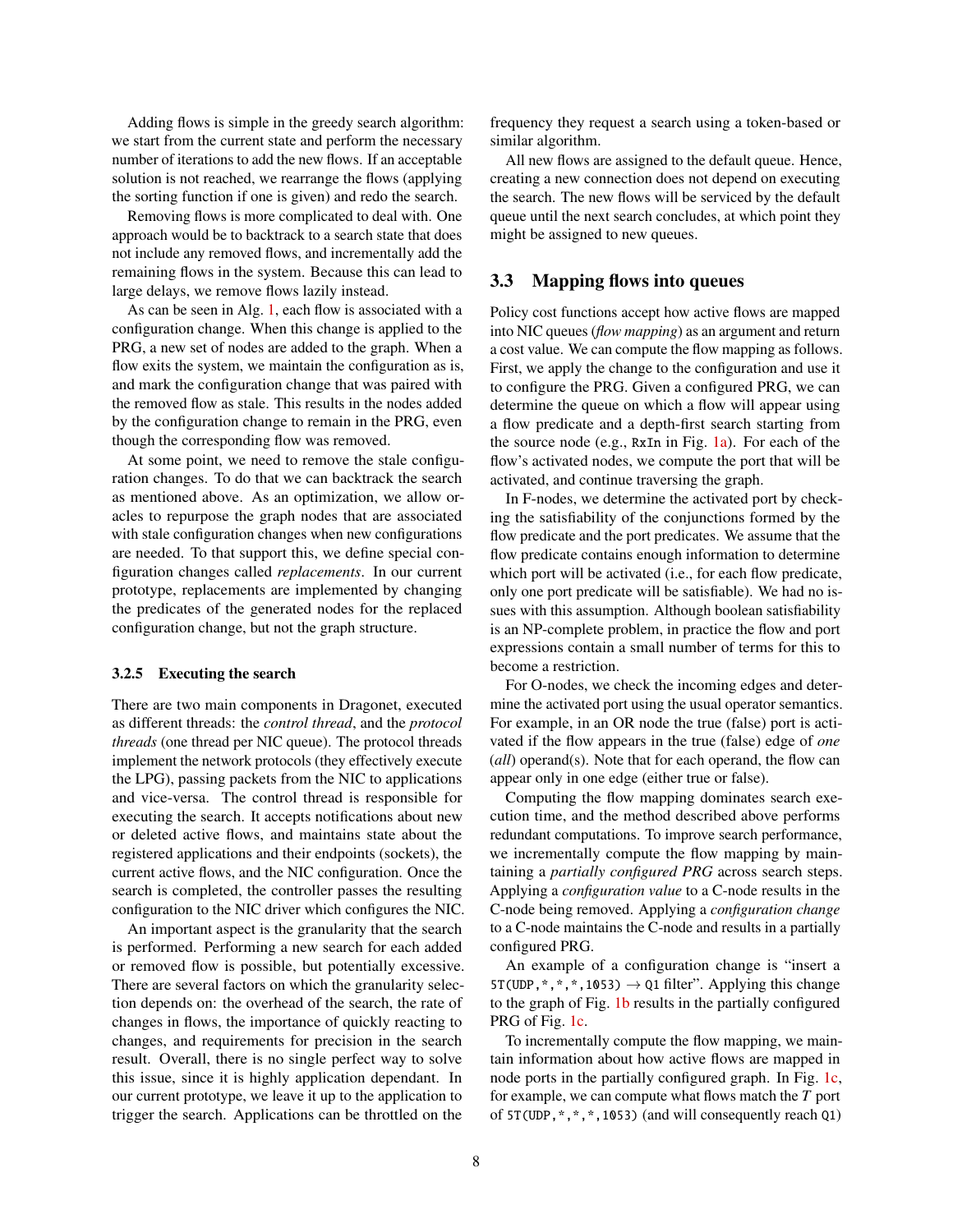and what flows match the *F* port. Note that C-nodes act as barriers, because we cannot compute flow mappings beyond them.

When an incremental change is applied, we propagate flow information to each newly inserted node. If the configuration change is a replacement, we recompute flow mappings for the affected nodes and propagate changes. As we show in our evaluation ([§4.4\)](#page-11-0), incrementally computing the flow mapping leads to a significant performance improvement for the search algorithm.

### <span id="page-8-0"></span>3.4 Specifying policies with cost functions

Next, we discuss expressing queue allocation policies via cost functions that operate on a mapping of flows onto queues. In a deployment of our system, we expect that there will be a number of available policies, as well as an interface that allows system administrators to provide their own. We examine two policies as examples.

First, load balancing aims to balance the flows to the available queues. This policy is expressed easily using a cost function: we compute the variance of the number of flows in each queue.

| Algorithm 2: Cost function for performance isolation                          |                                                                  |  |  |  |  |  |
|-------------------------------------------------------------------------------|------------------------------------------------------------------|--|--|--|--|--|
| policy                                                                        |                                                                  |  |  |  |  |  |
|                                                                               | <b>Input</b> : The available queues $Q_s$ and flows $F$          |  |  |  |  |  |
|                                                                               | <b>Input</b> : $K$ queues assigned to HP flows                   |  |  |  |  |  |
|                                                                               | <b>Input</b> : A function $i$ sHP() to determine if a flow is HP |  |  |  |  |  |
|                                                                               | <b>Input</b> : The flow mapping $fmap$                           |  |  |  |  |  |
|                                                                               | <b>Output</b> : A cost value                                     |  |  |  |  |  |
| // determine HP and BE flows                                                  |                                                                  |  |  |  |  |  |
| $(F_{HP}, F_{RF}) \leftarrow$ partition F with isHP() function                |                                                                  |  |  |  |  |  |
| // determine queues for each flow class                                       |                                                                  |  |  |  |  |  |
|                                                                               | $Q_{SHP} \leftarrow$ the first K queues from $Q_S$               |  |  |  |  |  |
| $Q_{SBE}$ $\leftarrow$ the remaining queues after K are dropped from Qs       |                                                                  |  |  |  |  |  |
| // are flows assigned to the proper queues?                                   |                                                                  |  |  |  |  |  |
| $OK_{HP} \leftarrow \forall f \in F_{HP} : \text{fmap}[f] \in \text{O}_{SHP}$ |                                                                  |  |  |  |  |  |
| $OK_{BE} \leftarrow \forall f \in F_{BF} : \text{fmap}[f] \in \text{O}_{SBE}$ |                                                                  |  |  |  |  |  |
| <b>if</b> (not $OK_{HP}$ ) or (not $OK_{BF}$ ) <b>then</b>                    |                                                                  |  |  |  |  |  |
| <b>return</b> CostReject 1                                                    |                                                                  |  |  |  |  |  |
| $B_{HP} \leftarrow$ compute balancing cost of $F_{HP}$ on $Q_{SHP}$           |                                                                  |  |  |  |  |  |
| $B_{BE} \leftarrow$ compute balancing cost of $F_{BE}$ on $O_{SBE}$           |                                                                  |  |  |  |  |  |
| <b>if</b> $F_{HP}$ is empty <b>then</b>                                       |                                                                  |  |  |  |  |  |
| <b>return</b> CostAccept $B_{BE}$                                             |                                                                  |  |  |  |  |  |
| else if $F_{RF}$ is empty then                                                |                                                                  |  |  |  |  |  |
| <b>return</b> CostAccept $B_{HP}$                                             |                                                                  |  |  |  |  |  |
| else return CostAccept $B_{HP} + B_{BE}$                                      |                                                                  |  |  |  |  |  |

<span id="page-8-1"></span>Second, we consider a policy that offers performance isolation for certain flows. We distinguish between two classes of flows: *high-priority* (*HP*) and *best-effort* (*BE*) flows. Following the dataplane model, each class is served by an exclusive set of threads, each pinned on a system core, each operating on a single DMA NIC queue. To ensure the good behaviour of the HP flows we allocate a number of queues to be used only by these flows, and leave the rest of the queues for the BE flows. As a secondary goal, each class provides its own cost function for how flows are to be distributed among the queues assigned to the class. This illustrates the composability of cost functions, where each class may provide its own cost function (in this example we use load balancing), while a top-level cost function describes how queues are assigned to classes.

The cost function for this policy is also simple. Its implementation is about 20 lines of Haskell code, and its pseudocode is shown in Alg. [2.](#page-8-1) It rejects all solutions that assign flows to queues of different classes, and returns an accepted solution with a score equal to the sum of the balancing cost for each class.

In our experience, cost functions, although in many cases small and conceptually simple, can be very tricky to get right in practice. Operating on the Dragonet models, however, considerably eased the development process because we could experiment and build tests for our cost functions without the need to execute the stack.

### 3.5 Implementation

Dragonet is written in Haskell and  $C<sup>1</sup>$  $C<sup>1</sup>$  $C<sup>1</sup>$ . The Haskell code is responsible for implementing the logic, while the C code implements low-level facilities such as communication with the NIC drivers and stack execution.

PRGs and LPGs are written in the Unicorn domain specific language [\[25\]](#page-13-10), which is embedded in Haskell. Configuration functions for applying configuration values to C-nodes are written in Haskell.

Dragonet runs in user-space, and spawns a control thread and a number of protocol threads, each operating on a different receive/send queue pair. In each of these queue pairs, Dragonet connects a separate instance of the software stack implementation (i.e., the LPG). This ensures that all processing of a single packet happens on the same core. This allows to specialize the LPG implementation based on the properties of the NIC queue that it is attached to. For example, if a queues is configured so that no packets for a particular application endpoint are received, we remove the relevant nodes for steering packets in this endpoint from the LPG instance connected to that queue.

The LPG is transformed from Haskell to a C data structured and sent from the controller thread to the protocol threads. It is executed in the protocol threads by traversing the graph and calling C functions that correspond to F-node and O-node functionality. Our current prototype supports UDP, IP, and ARP. All communication

<span id="page-8-2"></span><sup>&</sup>lt;sup>1</sup>The Dragonet prototype source code is available in  $http://git.$ [barrelfish.org/?p=dragonet](http://git.barrelfish.org/?p=dragonet)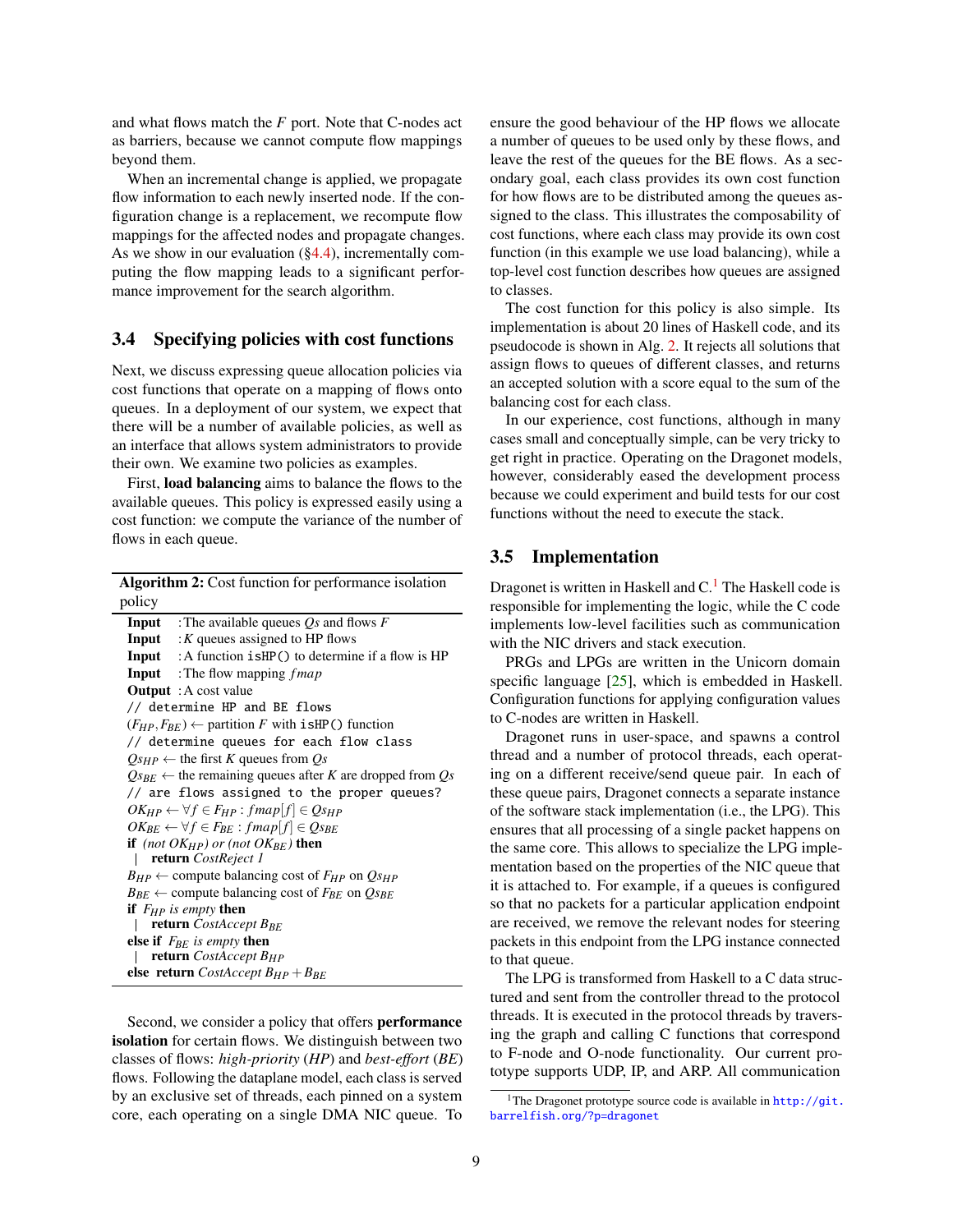<span id="page-9-2"></span>

Figure 2: Comparision of echo server performance on the Solarflare SFC9020 NIC for different network stacks

between Dragonet threads and application threads is done via shared-memory queues. More details can be found in [\[15\]](#page-13-11).

The Dragonet driver for each NIC needs to implement: a PRG, its oracle, the shared memory queue for communication with Dragonet threads, and a function that accepts a PRG configuration and configures the NIC. We have implemented drivers for the Intel i82599 and the Solarflare SFC9020 NICs. The first uses Intel DPDK [\[10\]](#page-13-12), while the second uses OpenOnload [\[27\]](#page-14-2).

We are currently investigating several options for implementing the necessary boolean predicate logic. The implementation we describe here is based on a custom solver that we developed in Haskell, and we have also experimented with the Z3 SMT solver [\[4\]](#page-13-13). There is significant room for performance improvement in our current boolean solver.

### <span id="page-9-0"></span>4 Evaluation

In this section we evaluate our system. We first investigate if Dragonet has comparable performance to traditional network stacks under similar NIC configurations ([§4.2\)](#page-9-1). Next, we investigate the performance benefits of using Dragonet smart queue allocation capabilities. We specifically examine the performance effect of enforcing performance isolation for specific client flows in a memcached server ([§4.3\)](#page-10-0). Finally, we quantify the search overhead for Dragonet to find an appropriate NIC configuration ([§4.4\)](#page-11-0).

### 4.1 Setup

As a server, we use an Intel Ivy Bridge machine with 20 cores, running Linux (kernel version 3.13). The server is equipped with an Intel i82599 [\[11\]](#page-13-5) and a Solarflare SFC9020 [\[28\]](#page-14-1) NIC.

For load generators (clients), we use different multicore x86 machines (with the same software as the server) using an Intel i82599 [\[11\]](#page-13-5) NIC to connect to the server over a 10GbE network. We always use the same allocation for client threads in the load generators to reduce the variance of the applied workload for each run.

Dragonet runs in its own process context (separate from applications) in user-space using one thread per NIC queue (for polling NIC receive queues and application send queues), and one controller thread that runs the solver. We allocate 10 cores to the 11 Dragonet stack threads (and subsequently 10 NIC queues), and 10 cores to the server application. Although the protocol threads are not required to have an exclusive core, we do this because our queue implementation used for communication between the application and the protocol threads support only polling and cannot block.

### <span id="page-9-1"></span>4.2 Basic performance comparison

To put Dragonet's performance in perspective, we start with a comparison to other network stacks. We do not claim that Dragonet has the best performance. Our goal is to show that Dragonet has reasonable performance under the same conditions, and exclude the possibility that the benefits of smart queue allocation are artifacts of Dragonet's poor performance. To that effect, we use a load-balancing NIC queue allocation in which flows are evenly distributed across queues policy for Dragonet and RSS for the other stacks.

We use a UDP echo server with 10 threads, and generate load from 20 clients running on different cores on 4 machines. Each client runs a netperf [\[19\]](#page-13-14) echo client, configured to keep 16 packets in flight.

The results are shown in Fig. [2,](#page-9-2) in which we show boxplots for mean latency and throughput as reported for each of the 20 clients, using 64 and 1024 byte packets. We compare Dragonet (*Anet*) against the Linux kernel stack (version 3.13) (*Linux*) and the high-performance Solarflare OpenOnload [\[22\]](#page-13-15) network stack (*Onload*) using the Solarflare SFC9020 NIC, which we configure for lowlatency. OpenOnload is a user-level network stack that completely bypasses the OS in the data path and can be transparently used by applications using the BSD sockets system calls. We got similar results for the Intel NIC, which we omit for brevity (no equivalent to OpenOnload exists for the Intel NIC).

Linux network stack has the worst performance. For example, for 1024 bytes we measured a median latency of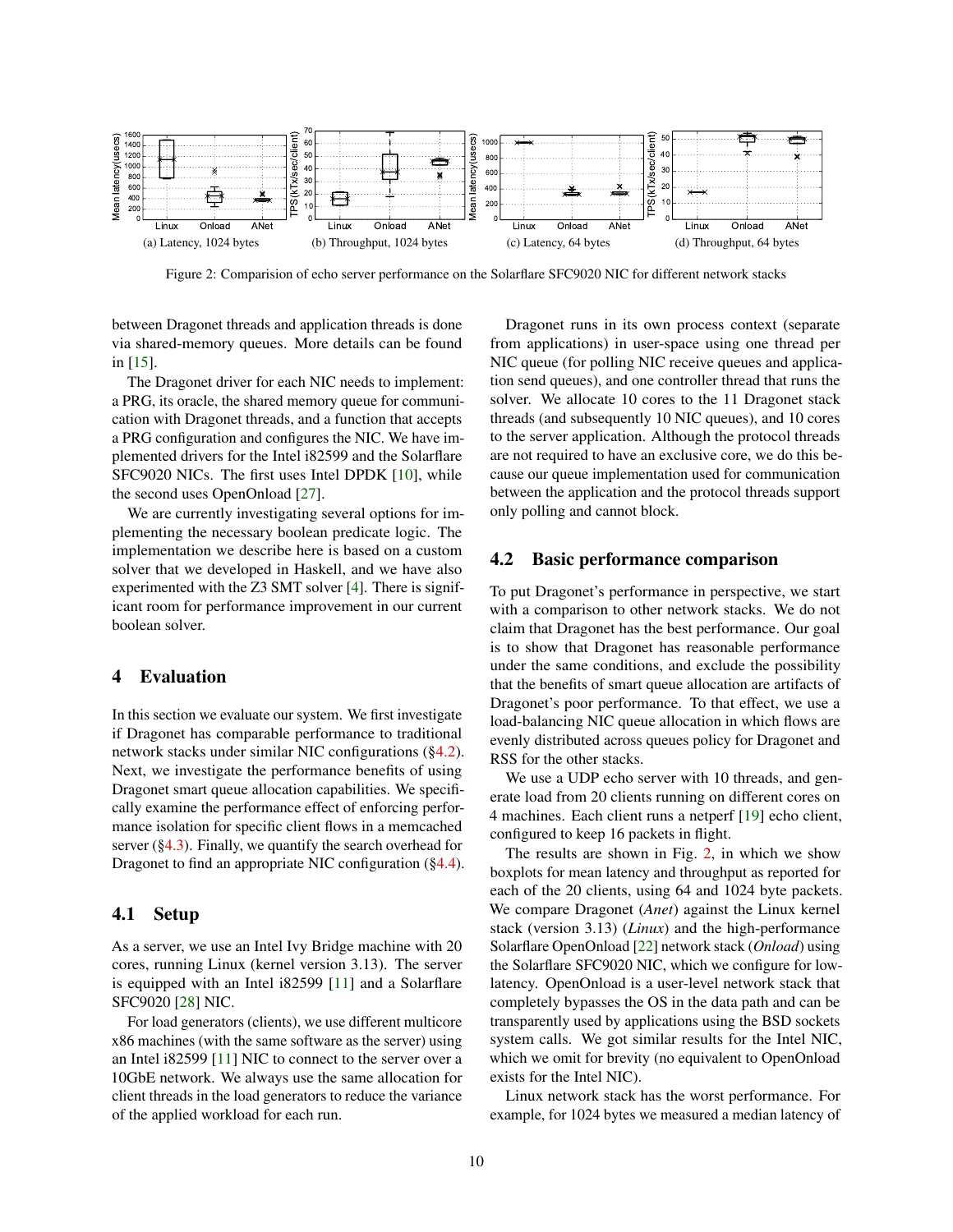<span id="page-10-1"></span>

Figure 3: Evaluation of memcached using a priority cost function on Solarflare SFC9020 and Intel i82599 using 10 queues.

1.14 ms and a median throughput of 16.3K transactions/s across clients. For Onload (Dragonet), we measured a median latency of  $453 \mu s$  (366  $\mu s$ ), and a median throughput of 36.6K (46.3K) transactions/s across all clients. The aggregate throughput for Onload (Dragonet) is 803K (878K) transactions/s, and the aggregate transfer rate is 6.6 (7.2) Gbit/s.

Onload and Dragonet perform significantly better than Linux mainly due to bypassing the OS in the data path. Dragonet and Onload have similar performance. For 1024 byte requests, Dragonet outperforms Onload, while the reverse is true for 64 byte requests.

### <span id="page-10-0"></span>4.3 Performance isolation for memcached

In this section we evaluate the benefits of smart NIC queue allocation using a (ported to Dragonet) UDP memcached server as an example of a real application. We consider a scenario in which a multi-threaded memcached serves multiple clients (e.g., web servers) and we want to prioritize requests from a subset of the clients that we consider high-priority (HP clients). We use the performance isolation cost function described in [§3.4](#page-8-0) to allocate 4 out of 10 NIC queues exclusively to HP clients. The thread on the default queue (queue 0) maintains a hash table to detect new flows and inform Dragonet of their presence.

Our experiment is as follows: we start a multi-threaded memcached server with 10 threads exclusively using 10 of the server's cores. We apply a stable load from 2 HP clients, and 18 best-effort (BE) clients, each with 16 flows, resulting in a total of 320 flows. We generate the load using memaslap, a load generation and benchmark tool for memcached servers.

After 10 s we start a new BE client, which runs for 52 s.

After the BE client is finished we wait for 10 s and start a new HP client, which also runs for 52 s. Each of the new clients are added as new flows and a search is triggered by the server. We collect aggregate statistics from each client (mean latency and throughput), and show results for 64 and 1024 byte server responses for both NICs in Fig. [3.](#page-10-1) We use a 10/90% Set/Get operation mix.

Each plot includes: (i) the performance of the workload under a load-balancing policy (*Bal*) for reference, (ii) the performance of the workload under the performance isolation policy (*Isolated*), (iii) the performance of the added BE client (*+BE*), and (iv) the performance of the added HP client (*+HP*). For the performance isolation policy, we use two different boxplots in our graphs: one that aggregates the HP clients (green color, median marked with triangles), and one that aggregates the BE clients (blue color, median marked with circles). For the load-balancing policy, we use one boxplot (black color, median marked with 'x') for all clients.

As an example, we consider the case of the Intel i82599 NIC for 1024 byte requests. Under a load-balancing policy, the median average latency across clients is 342 µs, the median throughput is 46.6K transactions/s, and the aggregate throughput is 927.5K transactions/s. Under the performance isolation policy, HP clients achieve a median latency of 246.5 µs (27% reduction compared to balancing) and a median throughput of 65.6K transactions/s (41% improvement compared to balancing). Furthermore, Newly added HP flows and BE flows maintain the same level of performance as their corresponding classes in the stable workload.

For all cases, Dragonet queue allocation allows HP clients to maintain a significantly higher level of performance via a NIC configuration that is the result of a NIC-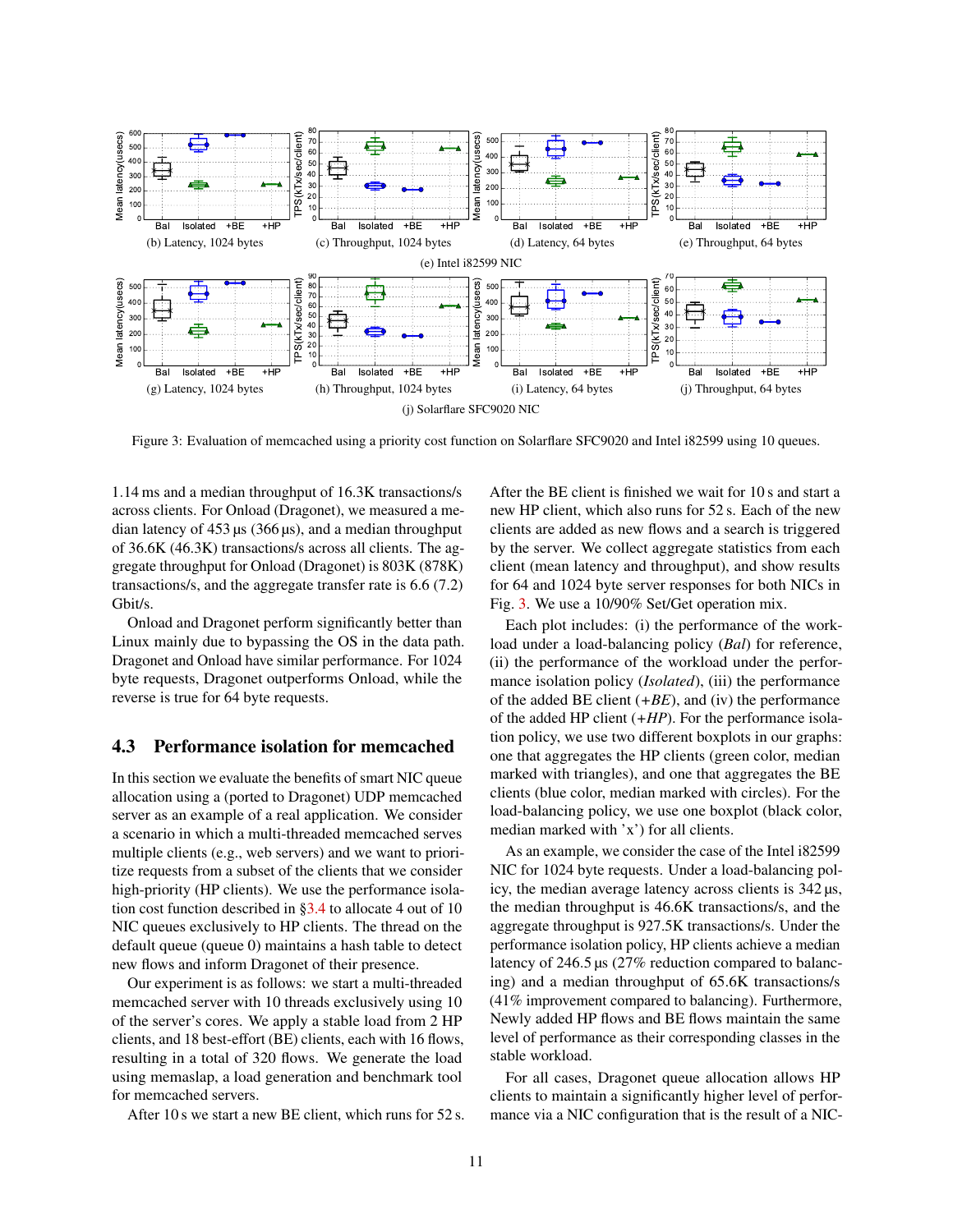<span id="page-11-1"></span>

Figure 4: Impact of adding an HP client when using 64 byte requests

agnostic policy. To the best of our knowledge, no other network stack enables this.

We also instruct memaslap clients to provide results about latency and throughput every one second (the minimum possible value). Fig. [4](#page-11-1) shows our results for 64 byte requests, focusing on adding an HP client. It shows median throughput and latency for all clients in the initial workload, and the individual throughput and latency measurements for the new HP client. The initial latency of the HP client is high (12.6 ms for i82599 and 4.5 ms for SFC9020) and is omitted from the graphs for clarity. During the addition of the new client, all clients performance drops for one second (sampling period), but it quickly stabilizes again. We attribute these delays to the Dragonet solver executing and contending with the rest Dragonet threads, and the time it takes to pass the new LPG graph to the protocol threads after a new configuration is found. We believe that with careful engineering the majority of these overheads can be eliminated. For example, in many cases the LPG graph does not actually change across different configurations so it is not necessary to actually reconstruct it in the protocol threads.

### <span id="page-11-0"></span>4.4 Search overhead

Here, we examine the search overhead, i.e., the time it takes Dragonet to complete the search. For each possible new configuration given by the oracle, Dragonet computes how flows are mapped to queues (see  $\S 3.3$ ), which dominates the search cost. Table [1](#page-11-2) shows the search cost for a varying number of flows (ranging from 10 to 500) when using 10 queues on the Intel i82599 PRG for the balancing cost function. The *Basic* column shows the cost of finding a solution without incrementally computing the flowmap. All results in subsequent columns use incremental flowmap computation. They show the cost for computing the solution from scratch (*full*), but also the cost of incrementally adding (*+1/+10 flows*) and removing flows (*-1/-10 flows*). For example, it takes 484 ms to find a solution for 10 new flows added when the sys-

<span id="page-11-2"></span>

|       | Basic              | Incremental flowmap computation |                   |                           |                                                 |                        |  |
|-------|--------------------|---------------------------------|-------------------|---------------------------|-------------------------------------------------|------------------------|--|
| flows | full               | full                            |                   | $+1$ fl. $+10$ fl.        | $-1$ fl.                                        | $-10f$ .               |  |
| 10    | $11 \,\mathrm{ms}$ | $17 \,\mathrm{ms}$              | $2 \,\mathrm{ms}$ | $22 \text{ ms}$           | $9 \,\mathrm{u}$ s                              | $\sqrt{23.7}$ µs       |  |
| 100   | 1.2s               | 0.6s                            | 9 <sub>ms</sub>   | $194$ ms                  | $74$ us                                         | $117 \,\mathrm{\mu s}$ |  |
| 250   | 13s                | 4s                              |                   | $21 \,\mathrm{ms}$ 219 ms | $190 \,\mathrm{us}$                             | $277 \,\mathrm{\mu s}$ |  |
| 500   | 76s                | 17 <sub>s</sub>                 |                   | $43 \text{ ms}$ 484 ms    | $382 \text{ \textmu s}$ 548 $\text{ \textmu s}$ |                        |  |

Table 1: Search overhead for Intel i82599 PRG using 10 queues

tem has 500 flows. Because we apply a lazy approach, removing flows has small overhead.

The biggest challenge of our approach is reducing the search cost, which is not an easy problem. Our results show that incrementally computing flow mappings, not only allows to efficiently add and remove flows with small overhead, but also significantly improves the full computation because information is kept across search steps.

# 4.5 Discussion

Overall, our evaluation shows that Dragonet offers significant benefits by automatically configuring NIC queues. But, there is clearly a tradeoff: the search overhead. In general, the number of flows and the rate of changes in the workload determine the applicability of our approach. Considering two extremes, our system is well-suited for coarse-grained machine allocations in datacenters for applications whose execution spans minutes, but cannot deal with load spikes in the order of a few miliseconds.

There are two aspects of the search overhead: constants and scalability in the number of flows. In this paper, we focused on the latter and showed that incrementally computing the necessary information can significantly alleviate the overhead. We believe that there is significant room for improvement in both of these aspects. One one hand, we use a basic search algorithm that can be significantly improved. On the other hand, our profiling showed that more than 10% of the search execution time goes to basic operations (e.g., finding successors and predecessors) in the functional graph library [\[5\]](#page-13-16) we use. Moreover,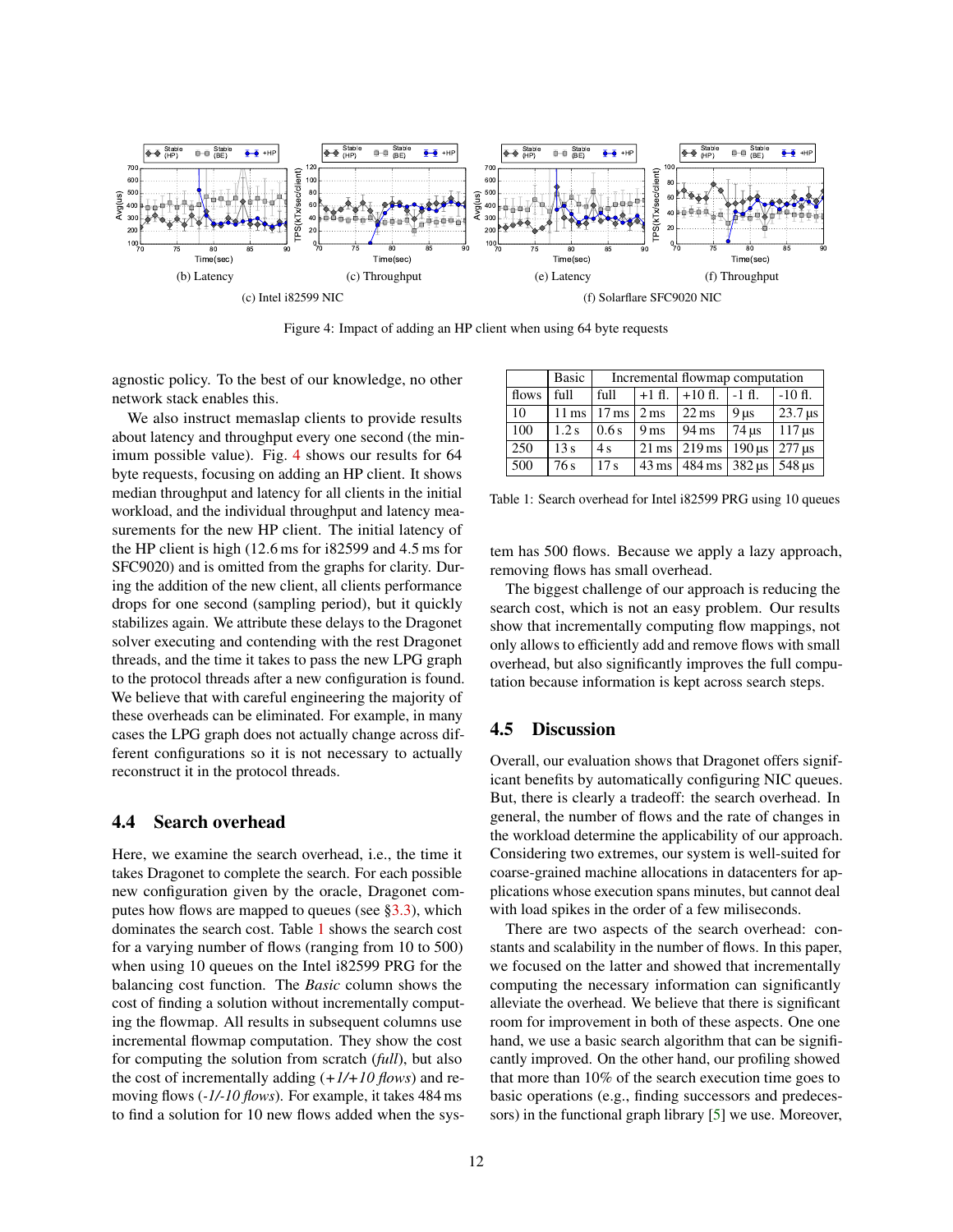more than 10% of the time goes to predicate computation done with our suboptimal library, even though we use Haskel's mutable hash tables [\[3,](#page-12-1) [17\]](#page-13-17) to cache predicates.

# 5 Related work

Our techniques build on many areas of related work; we structure this discussion around (i) high-performance network stacks, (ii) network stacks organized as graphs, and (iii) declarative techniques for dealing with hardware complexity.

**Scalable network stacks** Recent work  $[7,14,20]$  $[7,14,20]$  $[7,14,20]$  has focused on improving the poor TCP performance for small messages and short-lived connections. Unsurprisingly, all of these works aim for good locality, i.e., ensuring that all processing for a particular network flow happens on the same core, which requires the use of NIC steering filters to distribute packets among cores. Affinity-accept [\[20\]](#page-13-3), redesigns the Linux accept system call so it preferably returns connections of flows processed in the same core as the application, and provides short- and long-term load balancing mechanisms. MegaPipe [\[7\]](#page-13-0) is a based on a redesigned API, and in addition to splitting up the acceptance of new connections among different cores, batches multiple requests and their completion notifications in a single system call to improve performance. mTCP [\[14\]](#page-13-2) applies similar techniques to a user-space network stack that interacts with applications via a traditional socket API. Taking a step further, "data plane OSes" [\[1,](#page-12-0) [21\]](#page-13-4) propose fully removing the OS from the data path of packets.

Network stacks organized as graphs Structuring the network stack as a graph is not a new idea. The *x*-Kernel [\[9\]](#page-13-18) aimed to provide a common set of abstractions for building network protocols without, however, sacrificing performance compared to an ad-hoc implementation. Each protocol (e.g., IP, UDP, TCP) in the *x*-Kernel is represented as an object. The organization of the protocols is determined at kernel configuration time, and each protocol is given the capability to invoke the low-level protocols upon which it depends. Click's [\[16\]](#page-13-19) defines a software architecture for building modular software routers. A program in Click is a directed graph, build out of nodes called elements. Each element implements a specific computation in the software graph and has a number of input and output ports.

Contrarily to these works, we target managing NIC hardware rather than building good software abstractions.

Declarative techniques for dealing with hardware complexity Dragonet is also inspired by systems applying declarative techniques for addressing hardware complexity, particularly in the OS design space. For example, the Barrelfish OS uses constraint logic programming to deal with problems such as PCI configuration, multicast messaging, and global resource management [\[23,](#page-13-20) [24\]](#page-13-21). In another context, Merlin [\[29\]](#page-14-3) provides a declarative language for expressing high-level policies for managing resources in software-defined networks.

### 6 Conclusion and Future Work

In this paper, motivated by the increasing importance of exploiting NIC queues, we presented Dragonet, a network stack that can effectively reason about and utilize NIC hardware queues. Dragonet treats queue allocation as a primary concern instead of hard-coding queue allocation policy in the protocol implementation or in the NIC driver.

This leads to a radical network stack design. Dragonet operates on a NIC hardware abstraction that represents NICs as directed graphs. Using this abstraction, Dragonet searches the NIC's configuration space for optimal solutions based on cost functions expressing policy requirements. We show the performance benefits of our approach by implementing and evaluating a load-balancing and a performance isolation policy.

As future work, we aim to further extend Dragonet to deal with a wider range of problems. We aim to explore alternative search strategies and experiment with additional policies. We are specifically interested in investigating the tradeoff between result precision and search overhead, as well as applying advanced search techniques to explore the configuration space (e.g., metaheuristics [\[2\]](#page-12-2)).

# Acknowledgements

We thank the Barrelfish team at ETH Zurich, the anonymous reviewers, and our shepherd, Gilles Muller, for their feedback.

### References

- <span id="page-12-0"></span>[1] BELAY, A., PREKAS, G., KLIMOVIC, A., GROSS-MAN, S., KOZYRAKIS, C., AND BUGNION, E. IX: a protected dataplane operating system for high throughput and low latency. In *11th USENIX Symposium on Operating Systems Design and Implementation (OSDI 14)* (Oct. 2014).
- <span id="page-12-2"></span>[2] BLUM, C., AND ROLI, A. Metaheuristics in combinatorial optimization: Overview and conceptual comparison. *ACM Comput. Surv. 35*, 3 (Sept. 2003), 268–308.
- <span id="page-12-1"></span>[3] COLLINS, G. Hackage: The hashtables package. https://hackage.haskell.org/package/hashtables.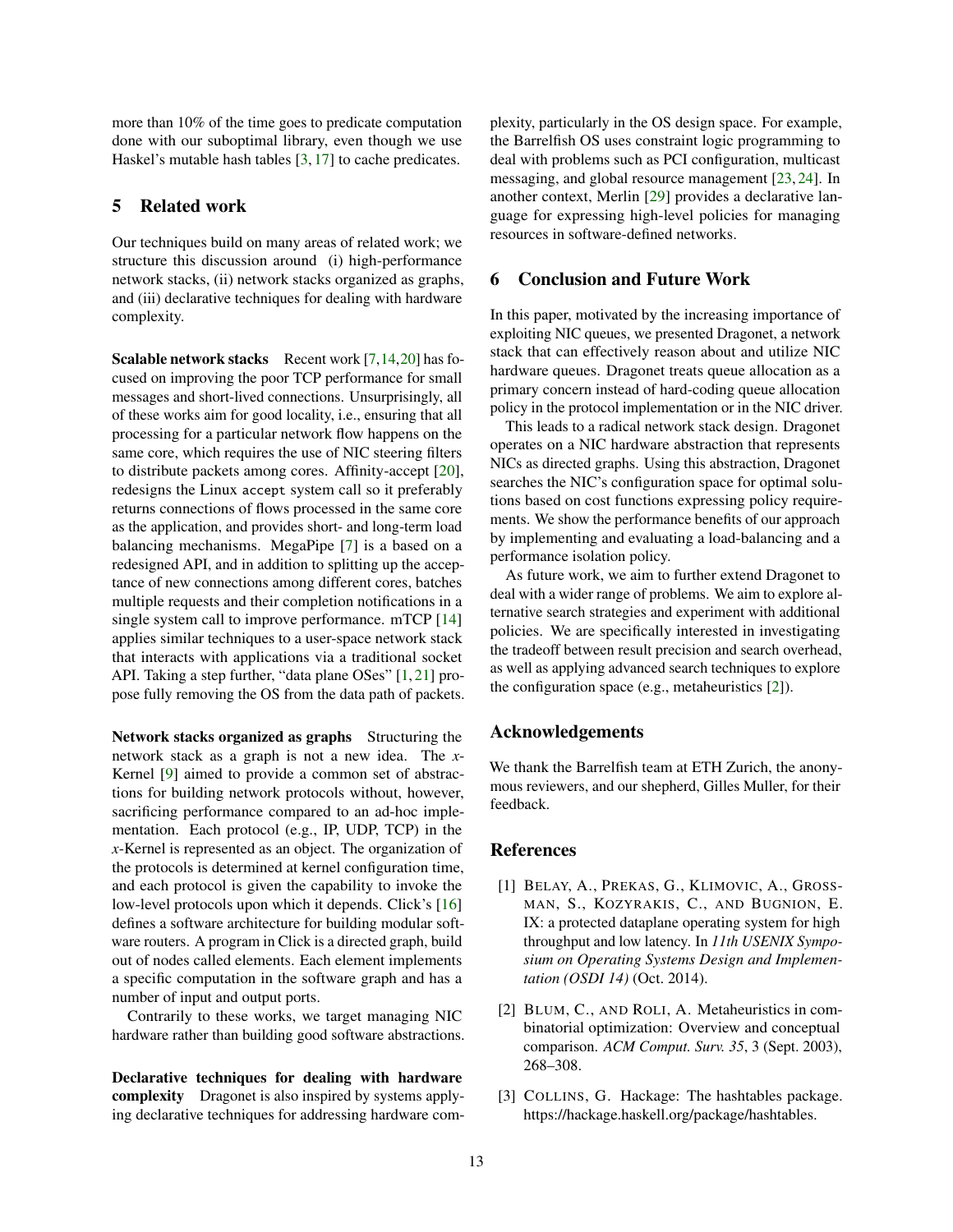- <span id="page-13-13"></span>[4] DE MOURA, L., AND BJØRNER, N. Z3: An efficient SMT solver. In *Proceedings of the Theory and Practice of Software, 14th International Conference on Tools and Algorithms for the Construction and Analysis of Systems* (2008), TACAS'08/ETAPS'08, pp. 337–340.
- <span id="page-13-16"></span>[5] ERWIG, M. Inductive graphs and functional graph algorithms. *J. Funct. Program. 11*, 5 (Sept. 2001), 467–492.
- <span id="page-13-9"></span>[6] ethtool - utility for controlling network drivers and hardware. [https://www.kernel.org/pub/](https://www.kernel.org/pub/software/network/ethtool/) [software/network/ethtool/](https://www.kernel.org/pub/software/network/ethtool/).
- <span id="page-13-0"></span>[7] HAN, S., MARSHALL, S., CHUN, B.-G., AND RATNASAMY, S. MegaPipe: A new programming interface for scalable network I/O. In *Proceedings of the 10th USENIX Conference on Operating Systems Design and Implementation* (Berkeley, CA, USA, 2012), OSDI'12, USENIX Association, pp. 135– 148.
- <span id="page-13-6"></span>[8] HERBERT, T., AND DE BRUIJN, W. Scaling in the linux networking stack. [https:](https://www.kernel.org/doc/Documentation/networking/scaling.txt) [//www.kernel.org/doc/Documentation/](https://www.kernel.org/doc/Documentation/networking/scaling.txt) [networking/scaling.txt](https://www.kernel.org/doc/Documentation/networking/scaling.txt), May 2013.
- <span id="page-13-18"></span>[9] HUTCHINSON, N. C., AND PETERSON, L. L. The x-Kernel: An architecture for implementing network protocols. *IEEE Transactions on Software Engineering 17*, 1 (January 1991).
- <span id="page-13-12"></span>[10] INTEL. Intel DPDK: Data Plane Development Kit. <http://www.dpdk.org/>.
- <span id="page-13-5"></span>[11] INTEL CORPORATION. *Intel 82599 10 GbE Controller Datasheet*, December 2010. Revision 2.6.
- <span id="page-13-8"></span>[12] INTEL CORPORATION. Intel 10 Gigabit Linux driver. [https://www.kernel.org/doc/](https://www.kernel.org/doc/Documentation/networking/ixgbe.txt) [Documentation/networking/ixgbe.txt](https://www.kernel.org/doc/Documentation/networking/ixgbe.txt), Aug. 2013.
- <span id="page-13-1"></span>[13] JANG, H.-C., AND JIN, H.-W. Miami: Multi-core aware processor affinity for TCP/IP over multiple network interfaces. In *Proceedings of the 2009 17th IEEE Symposium on High Performance Interconnects* (Washington, DC, USA, 2009), HOTI '09, IEEE Computer Society, pp. 73–82.
- <span id="page-13-2"></span>[14] JEONG, E., WOOD, S., JAMSHED, M., JEONG, H., IHM, S., HAN, D., AND PARK, K. mTCP: a highly scalable user-level TCP stack for multicore systems. In *11th USENIX Symposium on Networked Systems Design and Implementation* (Seattle, WA, Apr. 2014), NSDI '14, pp. 489–502.
- <span id="page-13-11"></span>[15] KAUFMANN, A. Efficiently executing the Dragonet network stack. Master's thesis, ETH Zurich, October 2014.
- <span id="page-13-19"></span>[16] KOHLER, E., MORRIS, R., CHEN, B., JANNOTTI, J., AND KAASHOEK, M. F. The Click modular router. *ACM Transactions on Computer Systems 18*, 3 (August 2000).
- <span id="page-13-17"></span>[17] LAUNCHBURY, J., AND PEYTON JONES, S. L. Lazy functional state threads. *SIGPLAN Not. 29*, 6 (June 1994), 24–35.
- <span id="page-13-7"></span>[18] MICROSOFT CORPORATION. Scalable networking. [http://msdn.microsoft.com/en-us/](http://msdn.microsoft.com/en-us/library/windows/hardware/ff570736%28v=vs.85%29.aspx) [library/windows/hardware/ff570736%28v=](http://msdn.microsoft.com/en-us/library/windows/hardware/ff570736%28v=vs.85%29.aspx) [vs.85%29.aspx](http://msdn.microsoft.com/en-us/library/windows/hardware/ff570736%28v=vs.85%29.aspx).
- <span id="page-13-14"></span>[19] netperf 2.6.0. [http://www.netperf.org/](http://www.netperf.org/netperf/) [netperf/](http://www.netperf.org/netperf/).
- <span id="page-13-3"></span>[20] PESTEREV, A., STRAUSS, J., ZELDOVICH, N., AND MORRIS, R. Improving network connection locality on multicore systems. In *Proceedings of the 7th ACM European Conference on Computer Systems (Eurosys)* (2012).
- <span id="page-13-4"></span>[21] PETER, S., LI, J., ZHANG, I., PORTS, D. R. K., WOOS, D., KRISHNAMURTHY, A., ANDERSON, T., AND ROSCOE, T. Arrakis: The operating system is the control plane. In *11th USENIX Symposium on Operating Systems Design and Implementation (OSDI 14)* (Oct. 2014).
- <span id="page-13-15"></span>[22] POPE, S., AND RIDDOCH, D. Openonload: A user-level network stack. http://www.openonload.org/openonload-googletalk.pdf, 2008.
- <span id="page-13-20"></span>[23] SCHÜPBACH, A. *Tackling OS Complexity with Declarative Techniques*. PhD thesis, ETH Zurich, 2012.
- <span id="page-13-21"></span>[24] SCHÜPBACH, A., BAUMANN, A., ROSCOE, T., AND PETER, S. A declarative language approach to device configuration. In *Proceedings of the Sixteenth International Conference on Architectural Support for Programming Languages and Operating Systems* (New York, NY, USA, 2011), ASPLOS XVI, ACM, pp. 119–132.
- <span id="page-13-10"></span>[25] SHINDE, P., KAUFMANN, A., KOURTIS, K., AND ROSCOE, T. Modeling NICs with Unicorn. In *Proceedings of the Seventh Workshop on Programming Languages and Operating Systems* (2013), PLOS '13, pp. 3:1–3:6.